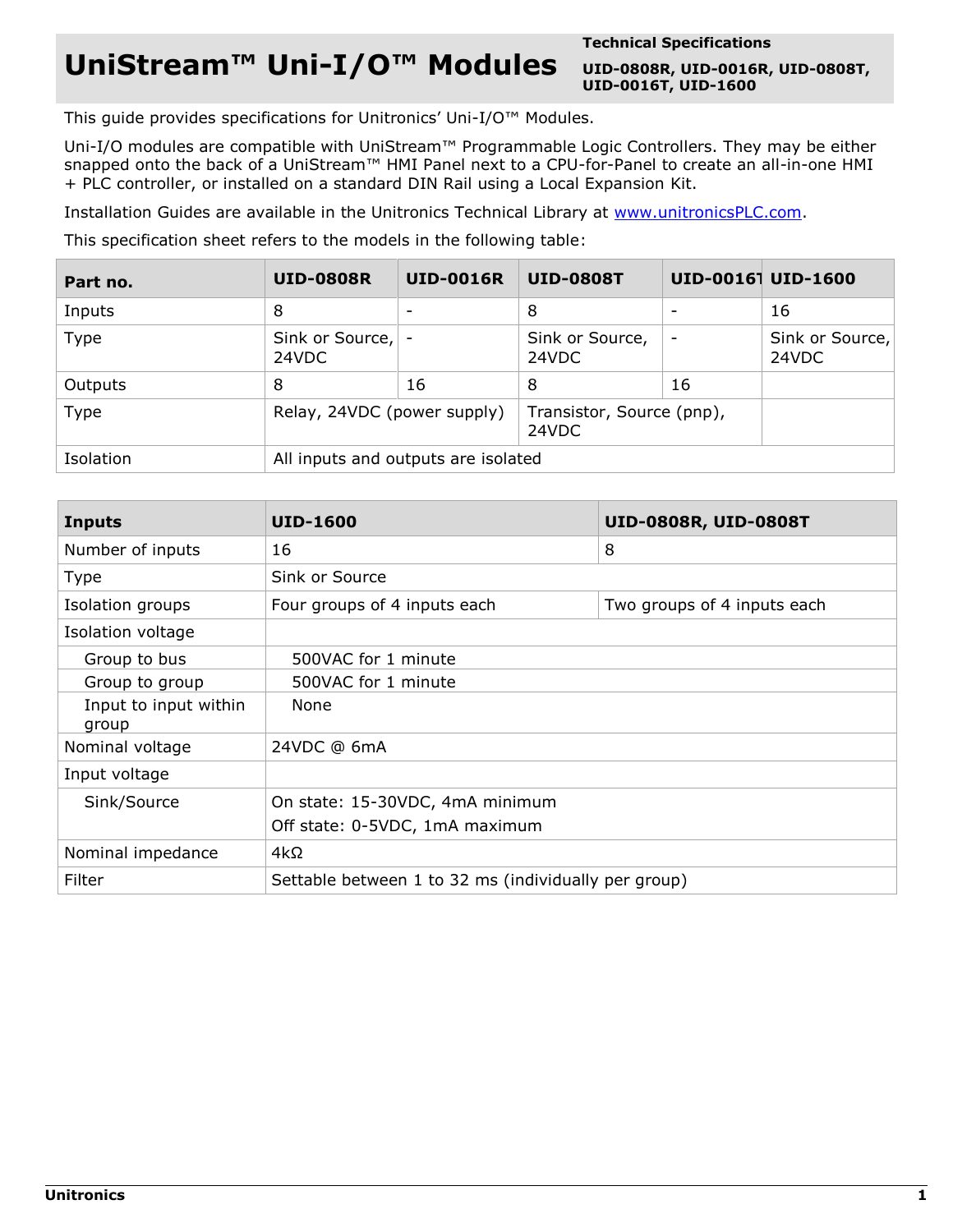| <b>Outputs</b>                   | <b>UID-0808R</b>                          | <b>UID-0016R</b>                 | <b>UID-0808T</b>                                          | <b>UID-0016T</b>                                                                                                  |  |  |
|----------------------------------|-------------------------------------------|----------------------------------|-----------------------------------------------------------|-------------------------------------------------------------------------------------------------------------------|--|--|
| Number of outputs                | 8                                         | 16                               | 8                                                         | 16                                                                                                                |  |  |
| Output type                      | Relay, SPST-NO (Form A)                   |                                  | Transistor, Source                                        |                                                                                                                   |  |  |
| Isolation groups                 | Two groups of<br>4 outputs each           | Four groups of<br>4 outputs each | One group<br>of 8 outputs                                 | One group<br>of 16 outputs                                                                                        |  |  |
| Isolation voltage                |                                           |                                  |                                                           |                                                                                                                   |  |  |
| Group to bus                     | 1,500VAC for 1 minute                     |                                  | 500VAC for 1 minute                                       |                                                                                                                   |  |  |
| Group to group                   | 1,500VAC for 1 minute                     |                                  |                                                           |                                                                                                                   |  |  |
| Output to output<br>within group | None                                      |                                  | None                                                      |                                                                                                                   |  |  |
| Output power supply<br>to bus    | None                                      |                                  | 500VAC for 1 minute                                       |                                                                                                                   |  |  |
| Output power supply<br>to output | 1,500VAC for 1 minute                     |                                  | None                                                      |                                                                                                                   |  |  |
| Current                          | 2A maximum per output<br>(Resistive load) |                                  |                                                           | 0.5A maximum per output.<br>UID-0016T: total cumulative output current<br>for O4-O7 and O12-O15 cannot exceed 2A. |  |  |
| Voltage                          | 250VAC / 30VDC maximum                    |                                  | See Outputs Power Supply<br>specfication                  |                                                                                                                   |  |  |
| Minimum load                     | 1mA, 5VDC                                 |                                  |                                                           |                                                                                                                   |  |  |
| ON state voltage drop            | $\overline{\phantom{a}}$                  |                                  | 0.5V maximum                                              |                                                                                                                   |  |  |
| OFF state leakage<br>current     | $\overline{\phantom{a}}$                  |                                  | 10µA maximum                                              |                                                                                                                   |  |  |
| Switching times                  | 10ms maximum                              |                                  | Turn-on/off: 80µs max. (Load<br>resistance < $4k\Omega$ ) |                                                                                                                   |  |  |
| Short-circuit protection         | None                                      |                                  | Yes                                                       |                                                                                                                   |  |  |
| Life expectancy $(1)$            | 100k operations at maximum load           |                                  | $\overline{\phantom{a}}$                                  |                                                                                                                   |  |  |

| <b>Outputs Power Supply</b>    | <b>UID-0808R</b>  | <b>UID-0016R</b> | <b>UID-0808T</b>                          | <b>UID-0016T</b>          |  |
|--------------------------------|-------------------|------------------|-------------------------------------------|---------------------------|--|
| Nominal operating<br>voltage   | 24VDC             |                  |                                           |                           |  |
| Operating voltage              | $20.4 - 28.8$ VDC |                  |                                           |                           |  |
| Maximum current<br>consumption | 40mA@24VDC        | 80mA@24VDC       | $\frac{1}{2}$ 30mA@24VDC <sup>(2)</sup> + | 60mA@24VDC <sup>(2)</sup> |  |

| <b>IO/COM Bus</b>                  | <b>UID-0808R</b> | <b>UID-0016R</b> | UID-0808T | <b>UID-0016T</b> | <b>UID-1600</b>    |
|------------------------------------|------------------|------------------|-----------|------------------|--------------------|
| Bus maximum current<br>consumption | 100mA            | 90mA             | 110mA     | 120mA            | 100 <sub>m</sub> A |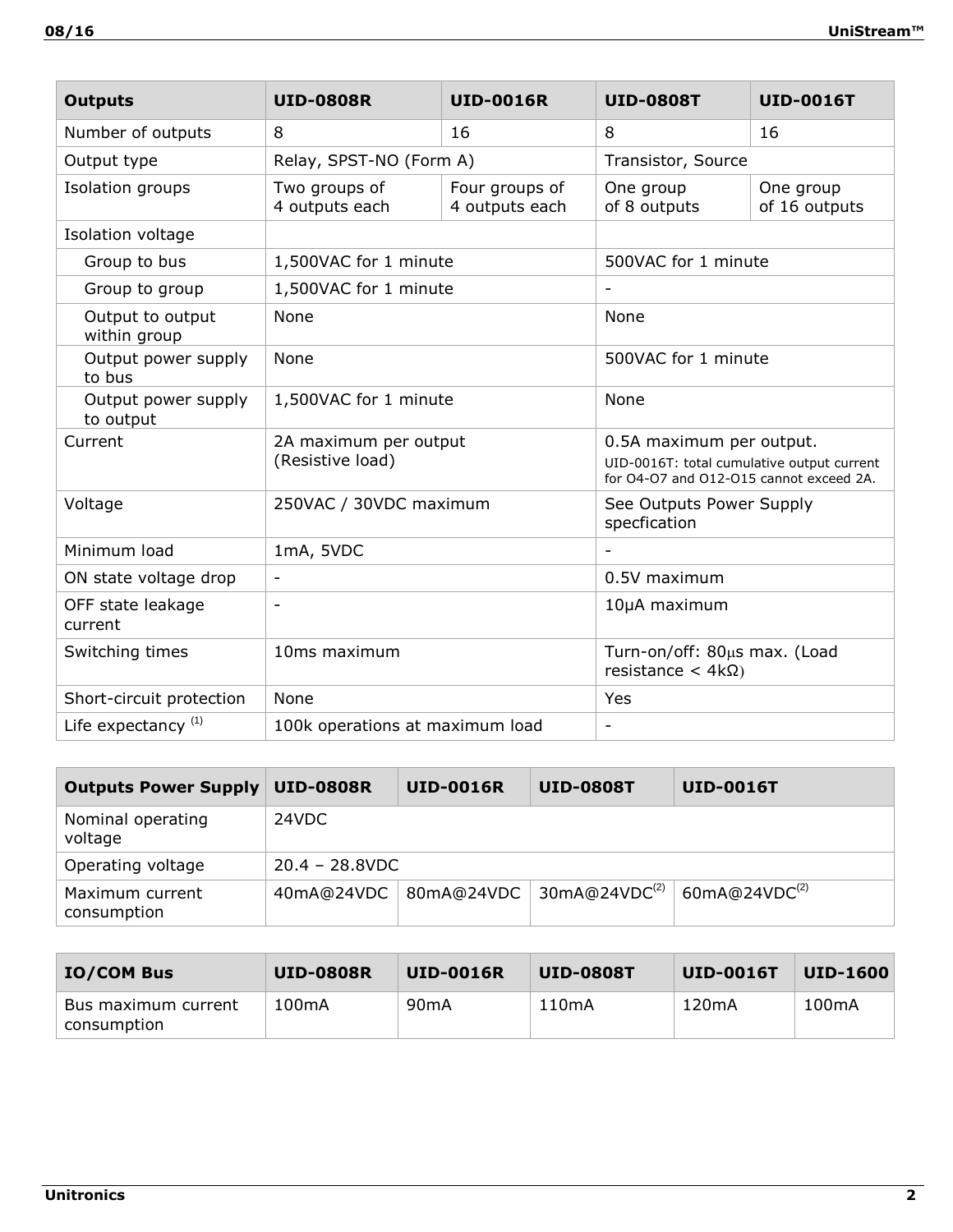| <b>LED Indications</b> |                                                 |                  |                                                          |  |
|------------------------|-------------------------------------------------|------------------|----------------------------------------------------------|--|
| Input LEDs             | Green                                           | Input state      |                                                          |  |
| Output LEDs            | Green                                           | Output state     |                                                          |  |
| Status LED             | A triple color LED. Indications are as follows: |                  |                                                          |  |
|                        | Color                                           | <b>LED State</b> | <b>Status</b>                                            |  |
|                        |                                                 | On               | Operating normally                                       |  |
|                        | Green                                           | Slow blink       | <b>Boot</b>                                              |  |
|                        |                                                 | Rapid blink      | OS initialization                                        |  |
|                        | Green/Red                                       | Slow blink       | Configuration mismatch                                   |  |
|                        | Red                                             | On               | Output short-circuit<br>(models with transistor outputs) |  |
|                        |                                                 | Slow blink       | No IO exchange                                           |  |
|                        |                                                 | Rapid blink      | Communication error                                      |  |
|                        | Orange                                          | Rapid blink      | OS Upgrade                                               |  |

| Environmental             |                                                                                            |
|---------------------------|--------------------------------------------------------------------------------------------|
| Protection                | IP20, NEMA1                                                                                |
| Operating temperature     | -20°C to 55°C (-4°F to 131°F)                                                              |
| Storage temperature       | -30°C to 70°C (-22°F to 158°F)                                                             |
| Relative Humidity (RH)    | 5% to 95% (non-condensing)                                                                 |
| <b>Operating Altitude</b> | 2,000m (6,562 ft)                                                                          |
| Shock                     | IEC 60068-2-27, 15G, 11ms duration                                                         |
| Vibration                 | IEC 60068-2-6, 5Hz to 8.4Hz, 3.5mm constant amplitude, 8.4Hz to<br>150Hz, 1G acceleration. |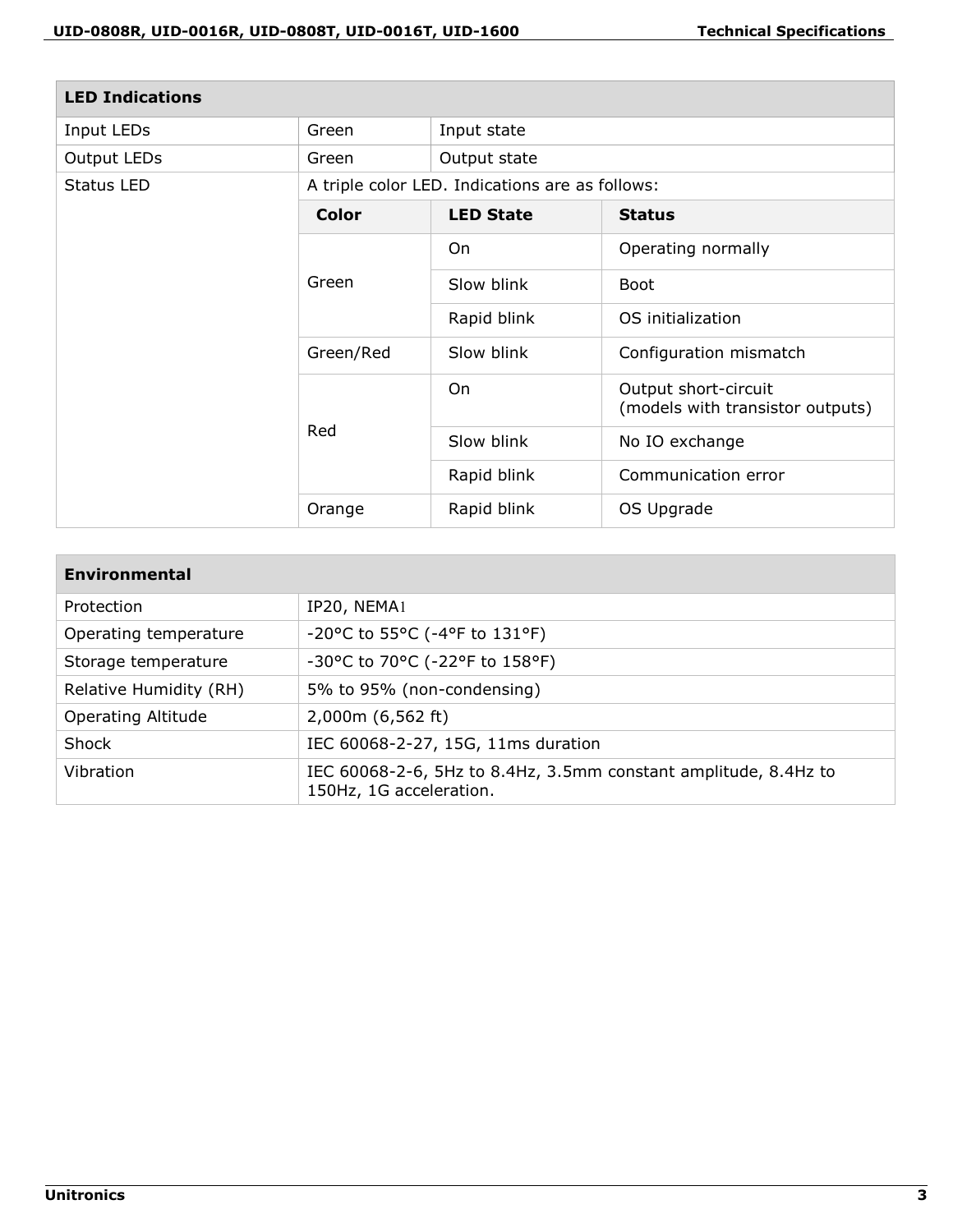| <b>Dimensions</b> | <b>UID-0808R</b>                                       | <b>UID-0016R</b>             | <b>UID-0808T</b>             | <b>UID-0016T</b>             | <b>UID-1600</b>              |  |
|-------------------|--------------------------------------------------------|------------------------------|------------------------------|------------------------------|------------------------------|--|
| Weight            | $0.15$ Kg<br>$(0.331$ lb)                              | $0.17$ Kg<br>$(0.374 \, lb)$ | $0.13$ Kg<br>$(0.287 \, lb)$ | $0.13$ Kg<br>$(0.287 \, lb)$ | $0.13$ Kg<br>$(0.287 \, lb)$ |  |
| Size              | Identical for all models, as shown in the images below |                              |                              |                              |                              |  |